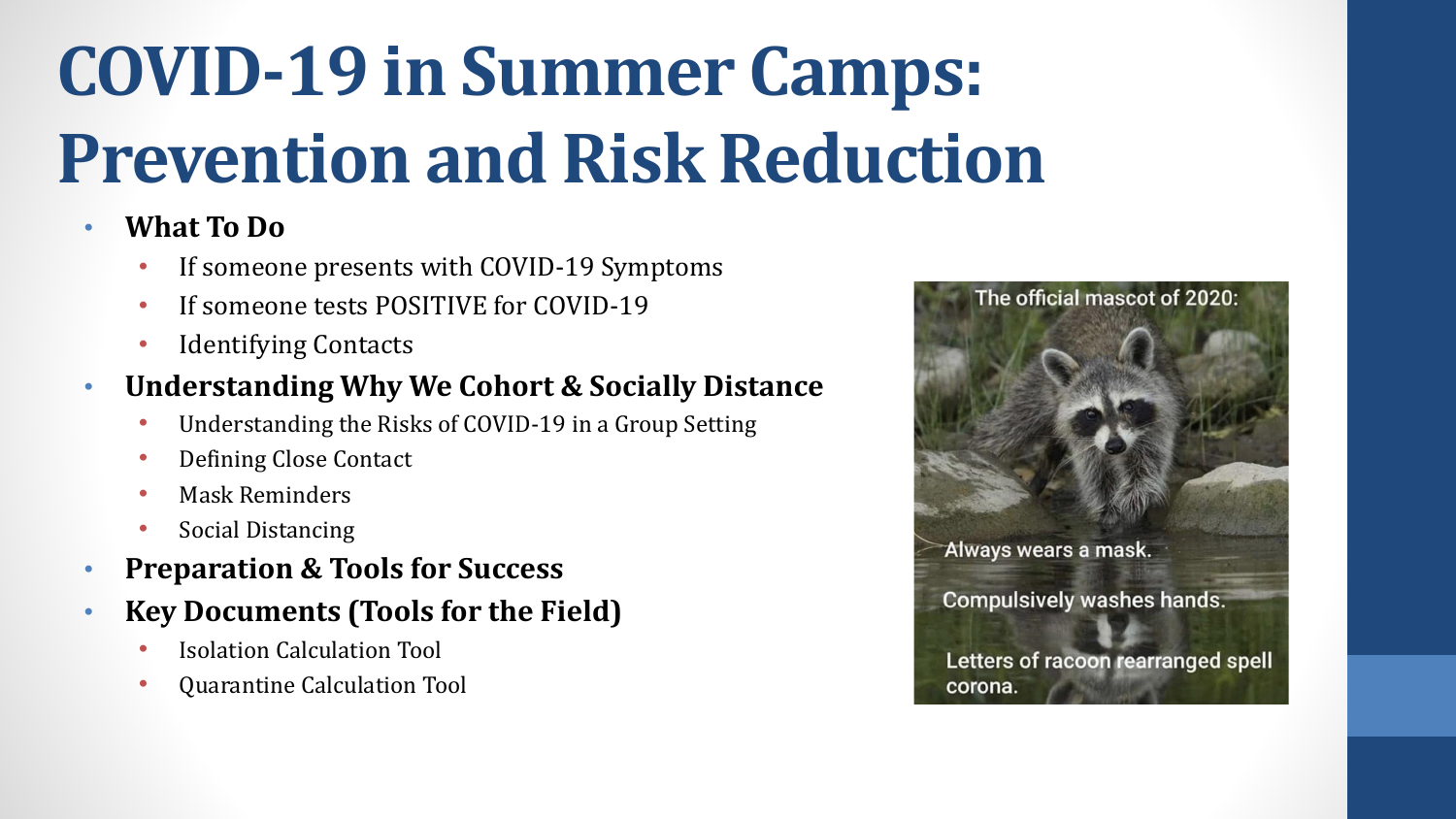### **What to Do if someone presents with COVID-19 symptoms**



#### **DAY Camps/Programs**

- Immediately isolate from others
- Individual must be sent home as soon as possible or follow transportation contingency plan
- Always supervised until they can leave camp

#### **RESIDENTIAL Camps/Programs**

- Immediately isolate from others and contact parents
- May stay on-site **IF** promptly tested for COVID-19 **AND** sufficient space to maintain isolation
- If symptomatic individual also had a known exposure to COVID-19, they must be sent home to complete quarantine period even if they test negative

**If it's NOT COVID-19:** May return with a negative COVID-19 test, improvement in symptoms, and have been without a fever for at least 24 hrs without the use of fever reducing medications. If a provider makes an alternative diagnosis for the COVID-19-like symptoms, the individual may return to the camp/program based on the recommendations for that alternative diagnosis. (Unless in quarantine due to known exposure.)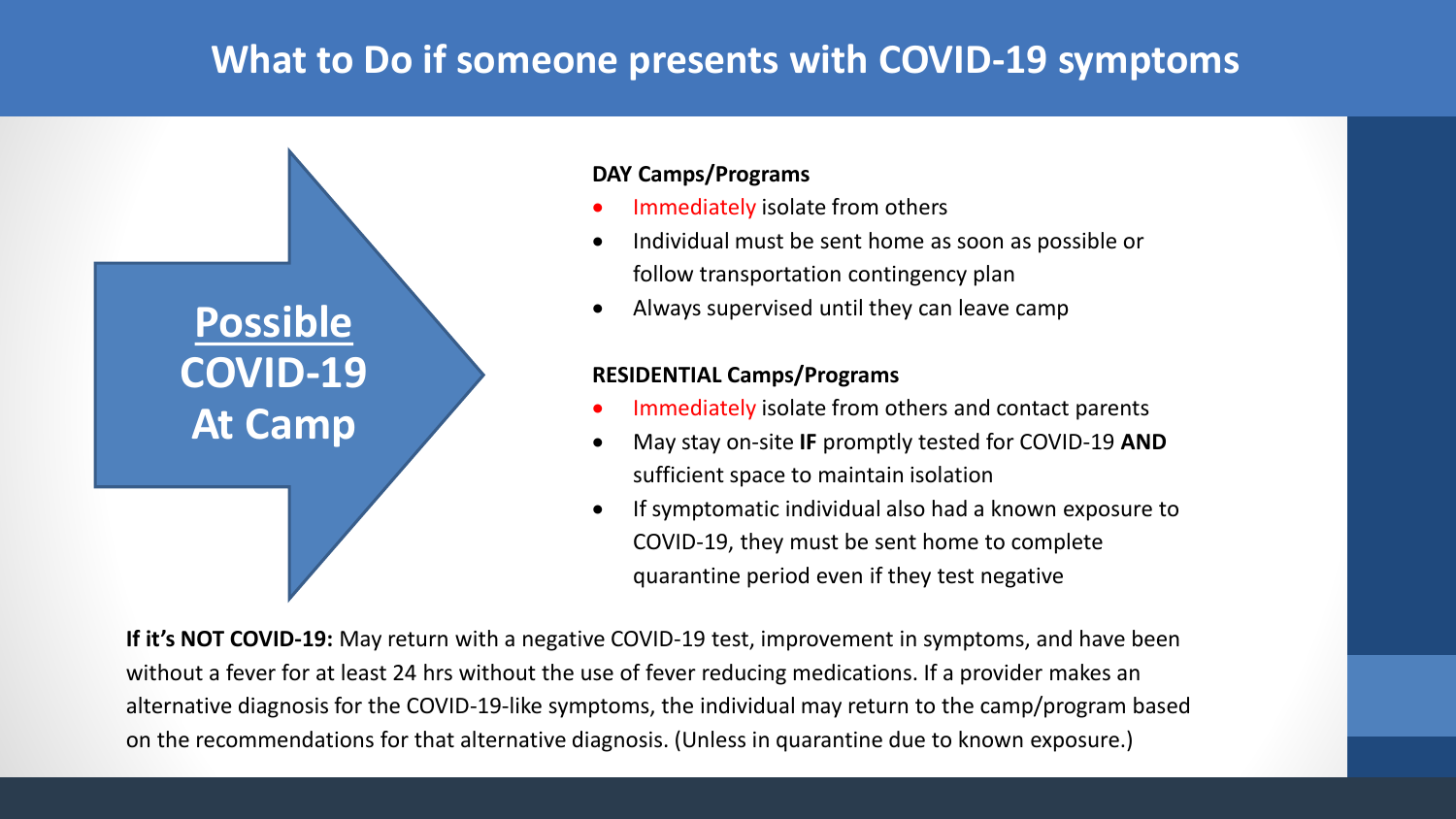### **What to Do if someone tests positive for COVID-19**



#### **ALL Camps/Programs**

- Positive individual cannot return until they have met criteria for discontinuing isolation
- Work with LBOH to identify close contacts and guidance on quarantine requirements
- Should notify all other parents/staff of positive case and steps taken to mitigate spread

#### **RESIDENTIAL Camps/Programs**

- Continue isolation and sent home as soon as possible
	- Activate contingency plan, if necessary
	- Camper/staff (if minor) must always be supervised by designated individual with proper PPE
	- Cannot participate in camp activities
- Immediately notify LBOH
- Camp staff should begin identifying and quarantining close contacts while maintaining confidentially of positive case
- Notify CSP on Injury Reporting form within 48 hours

**Cleaning**: Close off areas visited by the ill persons. Increase ventilation to area and wait 24 hours, or as long as possible, before cleaning and disinfection. *Plan for availability of alternative space during this time.*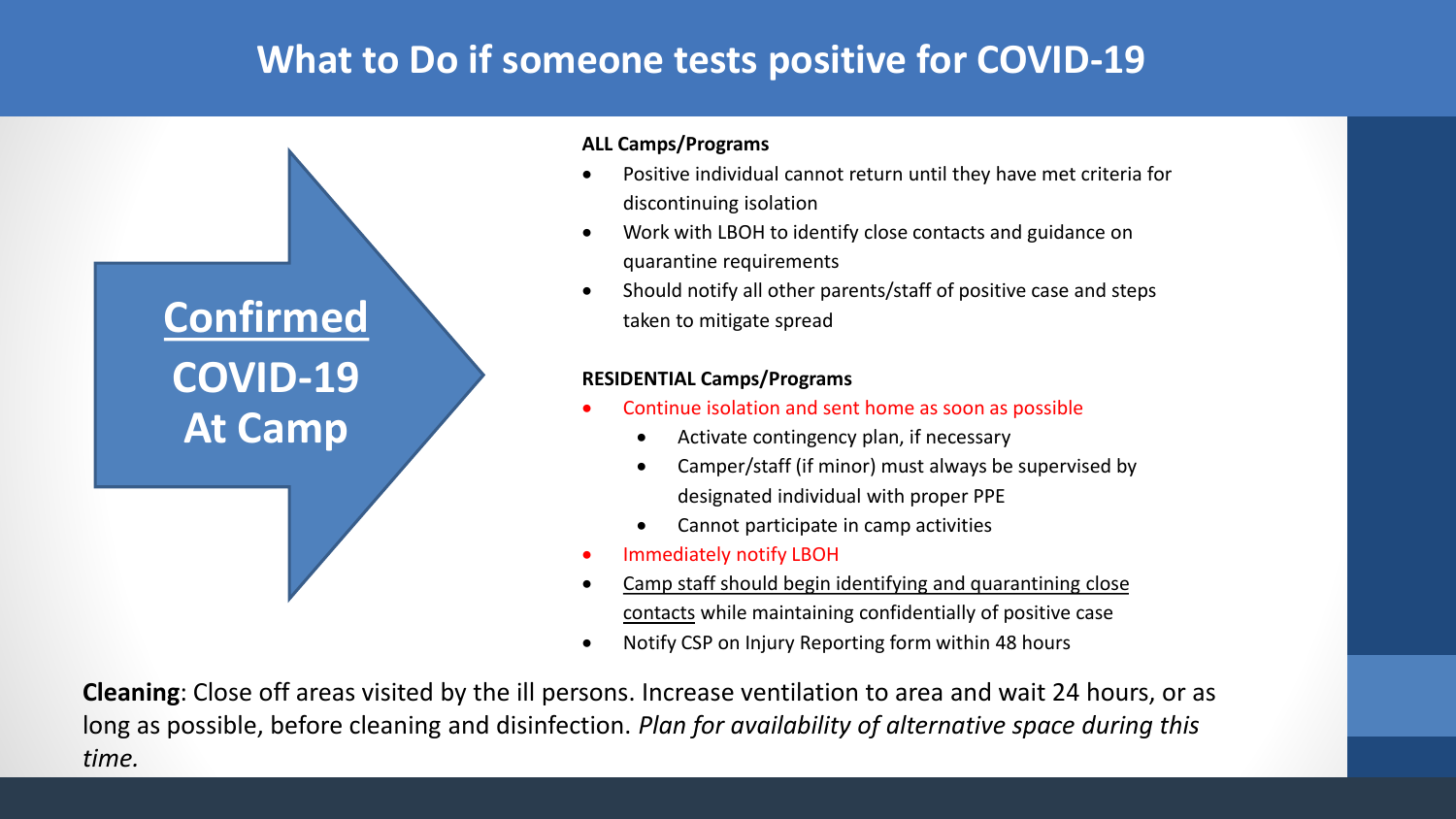## **Identifying close contacts**



Anyone who has been within 6ft of someone who has tested positive for 15 minutes or more within a 24-hour period during that person's **infectious period**

- **If COVID positive person is symptomatic:** Identify close contacts while individual was symptomatic and 2 days prior to symptoms beginning.
- **If COVID positive person is asymptomatic:** Identify close contacts from when COVID-19 test was taken and 2 days prior to the test.

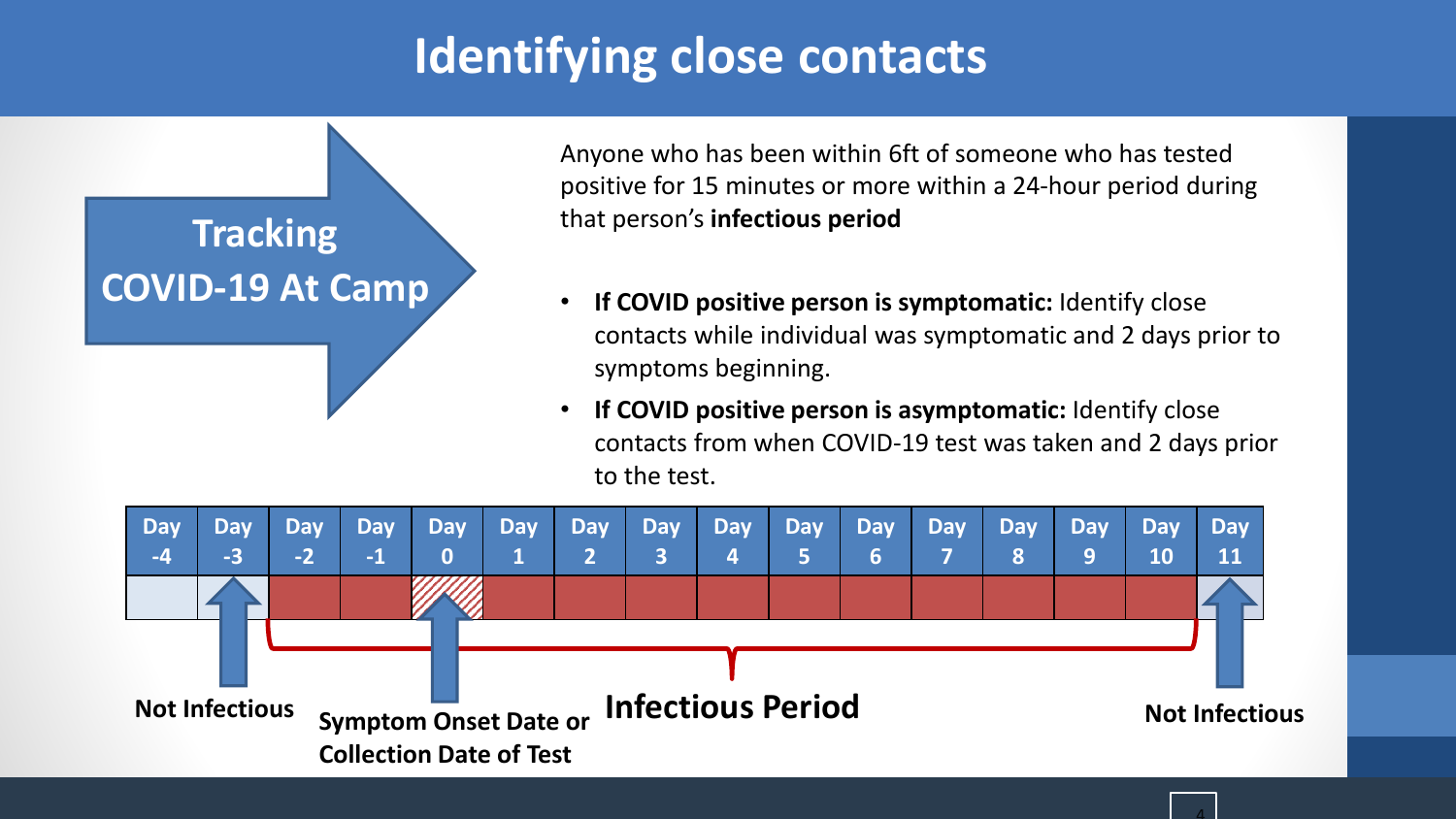### **What to Do if someone is identified as a close contact**

**Tracking COVID-19 At Camp**

#### **ALL Camps/Programs**

- Individual cannot return until they have met criteria for discontinuing quarantine
- Healthcare workers (HCC or HCS), fully vaccinated individuals, or individuals who had COVID-19 in the last 90 days may continue to work if they do not develop symptoms

#### **RESIDENTIAL Camps/Programs**

- Immediately notify and quarantine from others
	- Cannot quarantine campers/staff together without maintaining 6ft of distance between everyone
	- Cannot participate in camp activities
	- Must be kept separate from positive or symptomatic individuals
- Contact parents and have individual sent home *as soon as possible*
	- Activate contingency plan, if necessary
	- Camper/staff (if minor) must always be supervised by designated individual with proper PPE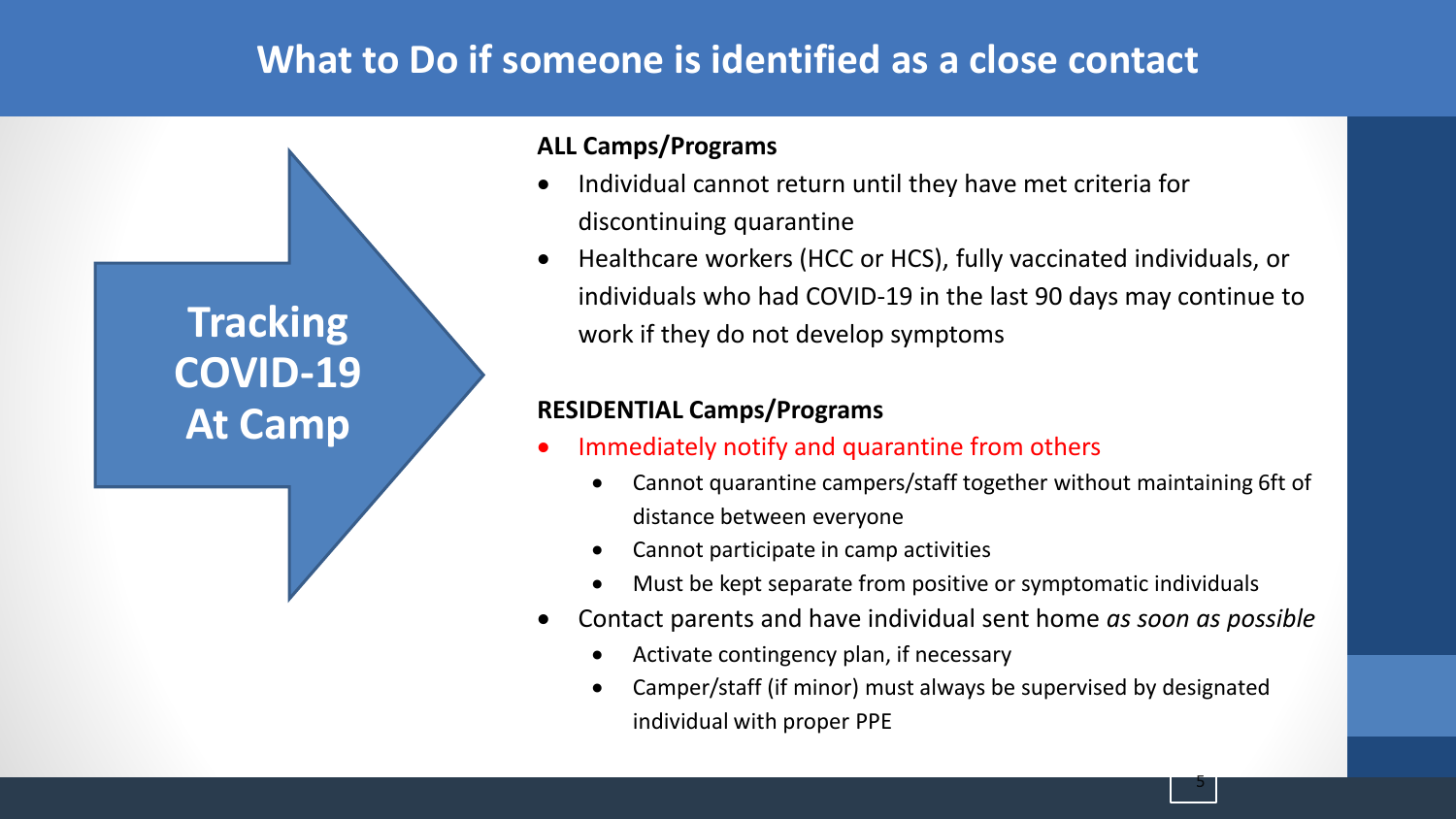## **Isolation and Quarantine**

| <b>Worker Type</b>                                                                                | <b>Quarantine when</b>                                                                                                                                                                                                                                                                                                                                              | <b>Isolate when</b>                                                                 | <b>End isolation and return to</b><br>work when                                                                                                                                                                                                 |
|---------------------------------------------------------------------------------------------------|---------------------------------------------------------------------------------------------------------------------------------------------------------------------------------------------------------------------------------------------------------------------------------------------------------------------------------------------------------------------|-------------------------------------------------------------------------------------|-------------------------------------------------------------------------------------------------------------------------------------------------------------------------------------------------------------------------------------------------|
| <b>Health Care</b><br><b>Consultant</b><br>(HCC)<br><b>Health Care</b><br><b>Supervisor (HCS)</b> | <b>Best practice if exposed:</b> Quarantine at<br>home when exposed to COVID-19 to prevent<br>further transmission.<br>May continue to work during their<br>quarantine period to preserve critical<br>camp functions.<br>Must remain asymptomatic.<br>Wear PPE appropriate to their duties and<br>must wear a face covering/mask and self-<br>monitor for symptoms. | You have tested<br>positive for<br>COVID-19<br><b>OR</b><br>You have<br>symptoms of | Symptomatic<br>At least 24 hours since:<br>Resolution of fever without<br>the use of fever-reducing<br>medications; and<br>Improvement in symptoms;<br>and<br>At least 10 days have passed<br>since symptoms first<br>appeared.<br>Asymptomatic |
| <b>All other Staff</b><br>and Volunteers                                                          | Quarantine if you were exposed to<br>$COVID-19.*$                                                                                                                                                                                                                                                                                                                   | COVID-19                                                                            | At least 10 days have passed<br>since the first positive COVID-19<br>diagnostic test was taken,<br>assuming symptoms did not<br>subsequently develop.                                                                                           |

\*Fully vaccinated individuals or individuals who had COVID-19 in the last 90 days may continue to work if they do not develop symptoms.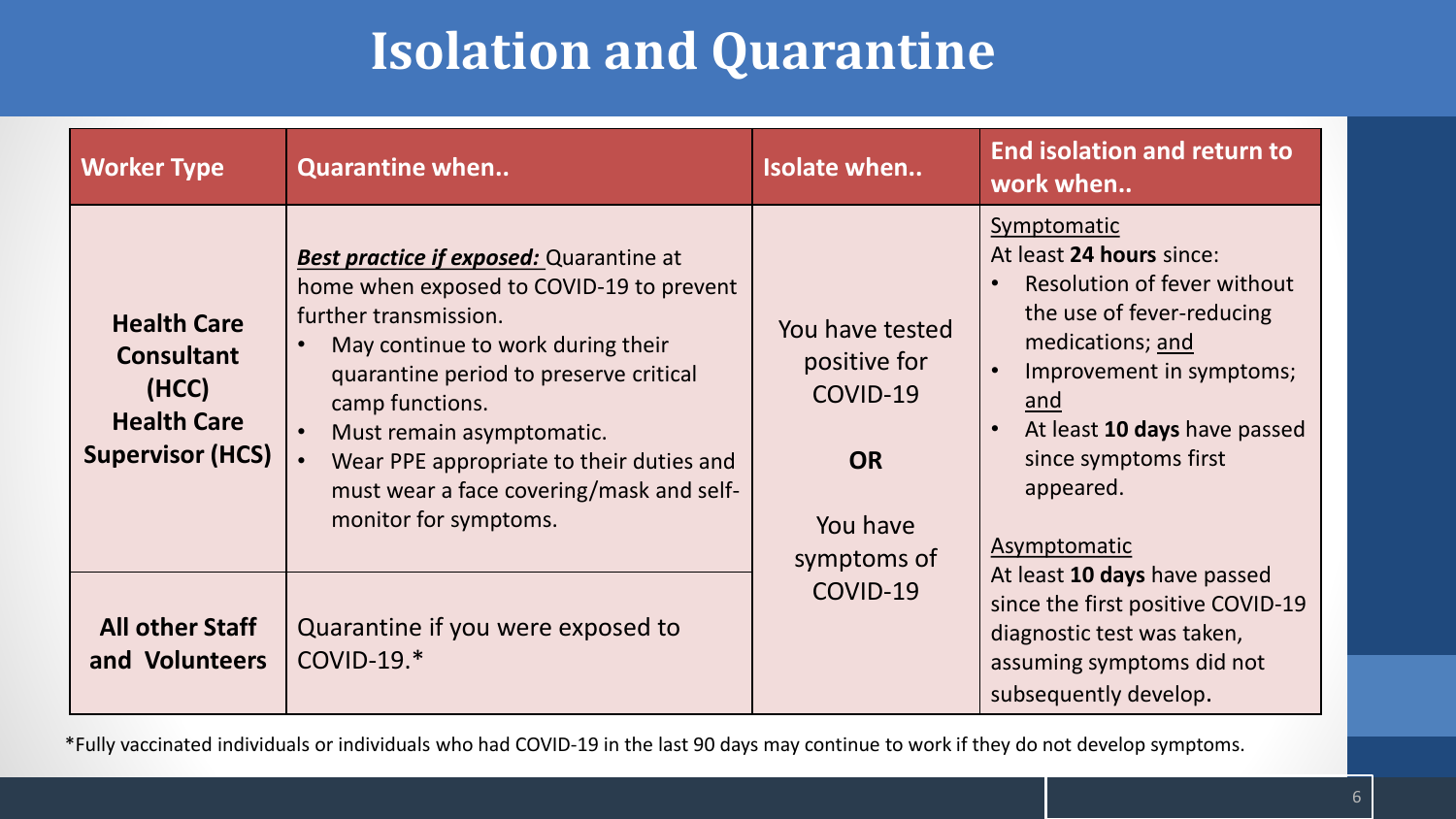# **Understanding the Risks…**

- **[Residential Camps/Overnight Programs](https://www.mass.gov/doc/recreational-camps-and-https:/www.mass.gov/doc/recreational-camps-and-programs-health-and-safety-standards-for-reopening/downloadprograms-health-and-safety-standards-for-reopening/download)** allow for a **Cohort Exception**  for social distancing and other risk reduction practices, **provided certain criteria are met** (such as arrival testing requirements, no mixing of cohorts, no participants traveling off site, etc.).
	- **It is important to note that this cohort exception would not eliminate the need for quarantining contacts if an exposure occurs***.* 
		- All identified contacts would be quarantined and must depart from the camp to complete the quarantine at home.
	- Sites should weigh the risks and benefits whenever considering whether to and how to implement a Cohort Exception.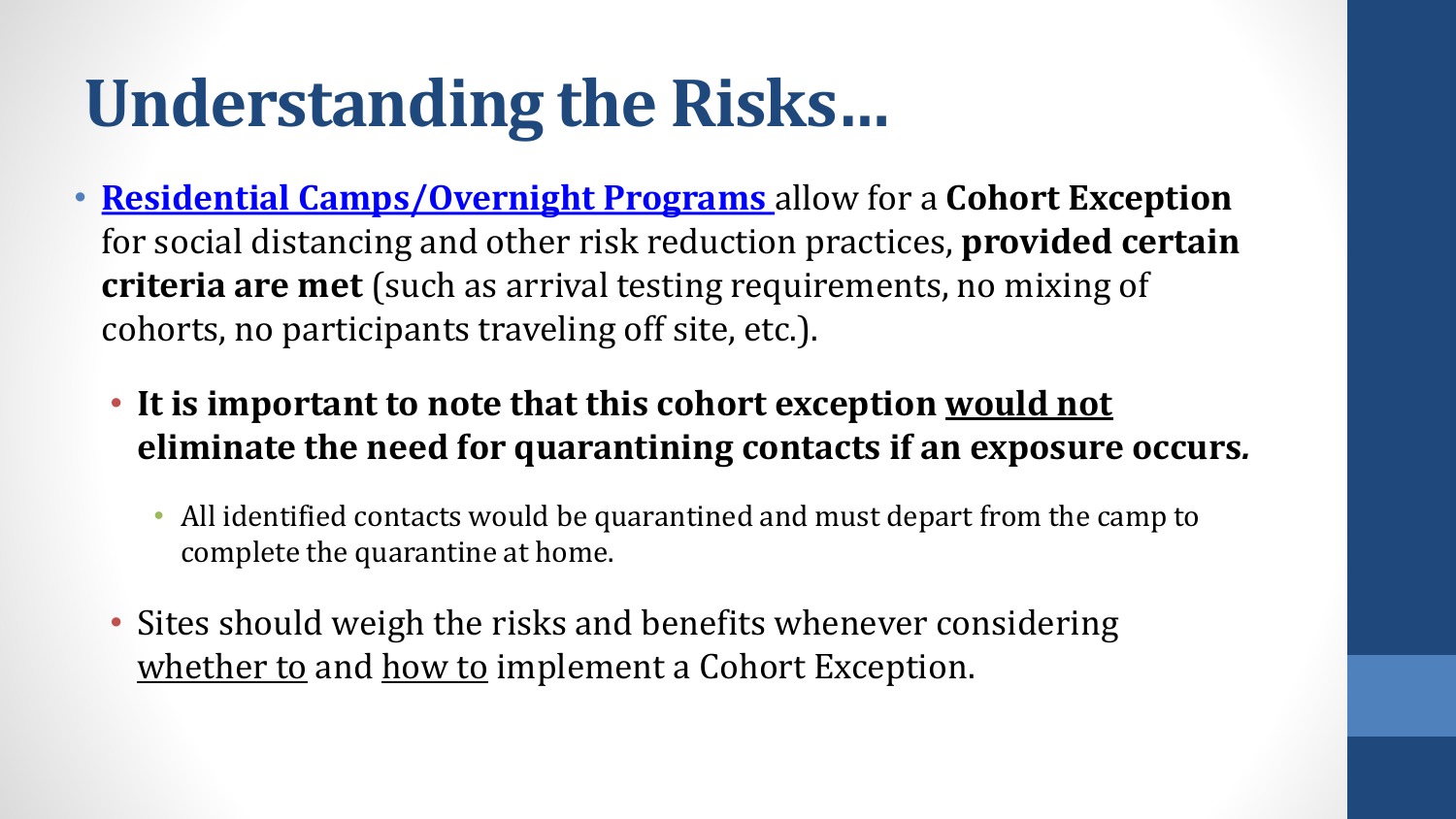### **SARS-CoV-2 Incubation Period**



- $\blacktriangleright$  The *incubation period* is the time from when someone is infected until symptoms develop
- The SARS-CoV-2 incubation period ranges from 2 to 14 days
- > 50% of people will become ill by 5 days after they are infected



Image adapted by Center for Teaching and Learning, Johns Hopkins Bloomberg School of Public Health, from: Bi, Q., et al. (2020). Epidemiology and transmission of COVID-19 in Shenzhen China: analysis of 391 cases and 1,286 of their close contacts [medRxiv preprint]. Infectious Diseases (except HIV/AIDS). https://doi.org/10.1101/2020.03.03.20028423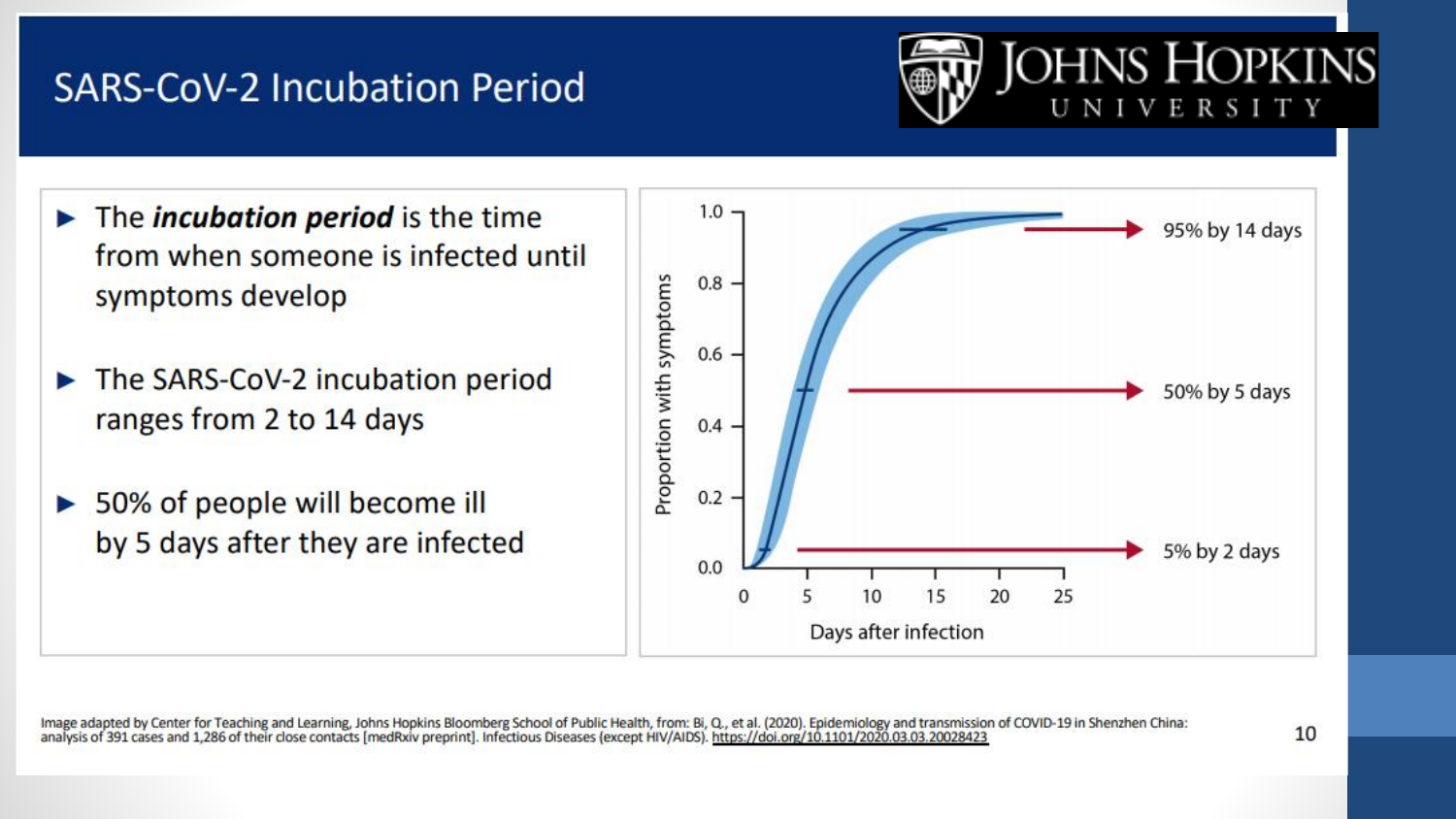# **Cohorting**

## **Cohorting is important for limiting spread:**

- **By keeping campers and staff in distinct groups that do not overlap or interact across each other, you reduce the potential for spread.**
	- Staff & Campers must be assigned to the same cohort for the duration of the program session.
	- Cohorts must not be combined at any time and staff must not float between cohorts, unless needed to provide supervision of specialized activities or to provide breaks for other staff.
	- May have multiple cohorts of campers and counselors in the same area, but must maintain separation between cohorts and comply with the Governor's most recent [Gathering Order.](https://www.mass.gov/info-details/covid-19-state-of-emergency#limits-on-gatherings-)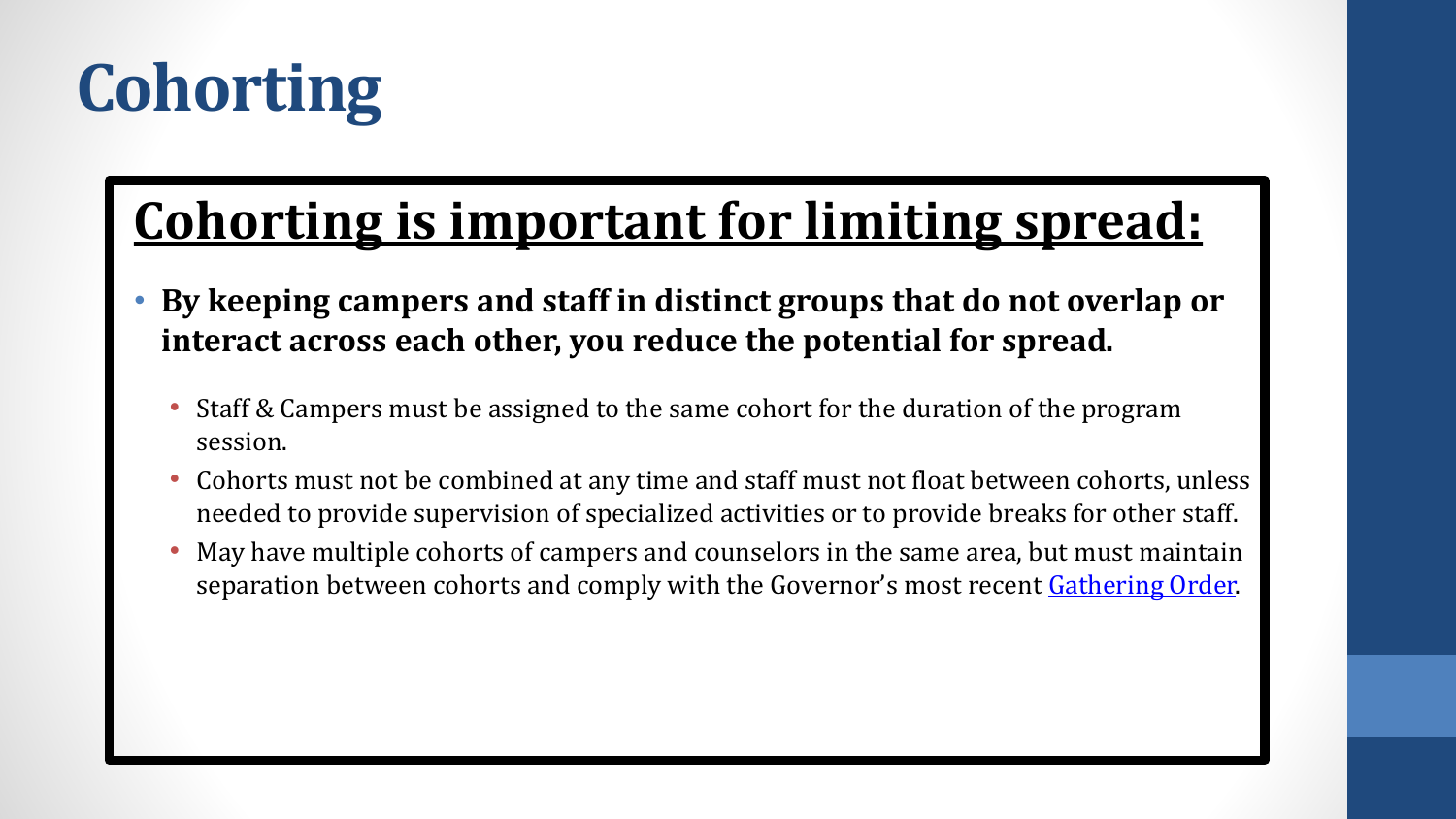# **Who is considered a close contact?**

## **Close Contact is Defined as:**

- **a) Someone who was within 6 feet of an infectious person for a cumulative total of 15 minutes or more over a 24-hour period.**
	- close contact can occur while caring for, living with, visiting, or sharing a healthcare waiting area or room with a COVID-19 case

**– or –**

• **b) Having direct contact with infectious secretions of a COVID-19 case (e.g., being coughed) while not wearing recommended personal protective equipment or PPE** (e.g., gowns, gloves, NIOSH-certified disposable N95 respirator, eye protection).

*Note: Wearing cloth masks can reduce risk but does not eliminate exposure completely.*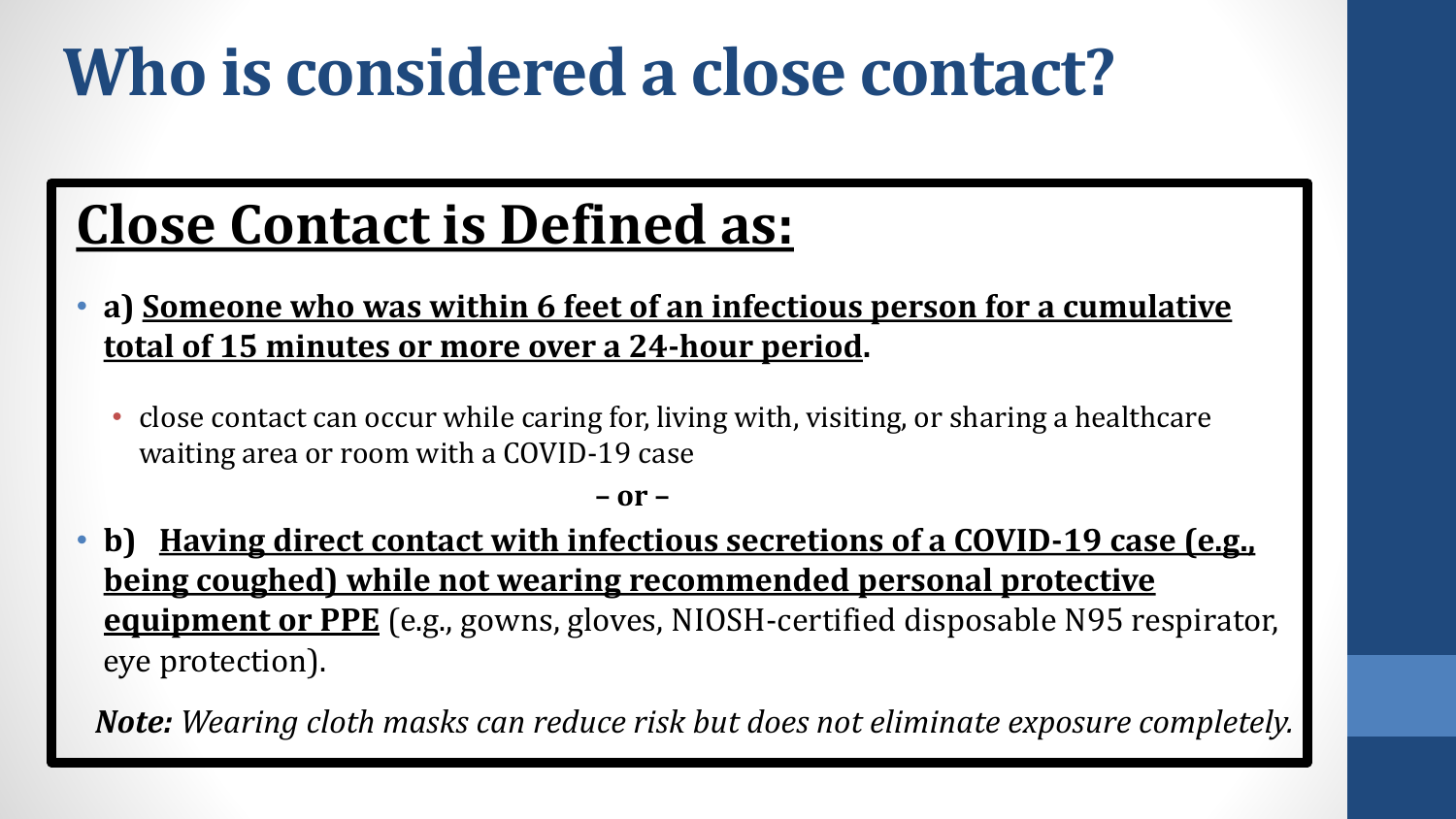# **Mask Wearing**

### **A Note on Mask Wearing:**

Cloth mask wearing is a risk reduction tool but does not mean no exposure occurred. The hope would be that masks reduced the spread of respiratory droplets while two individuals are in close contact, but the contact is still a close contact if it meets our definition.

A close contact that wore a cloth mask would still need to quarantine. A confirmed case wearing a cloth mask could still expose others through close contact.

- Cloth masks reduce risk but do not prevent exposure completely.
- Additionally, not all masks are equal. Improving the fit and filtration of masks helps reduce the spread of the virus.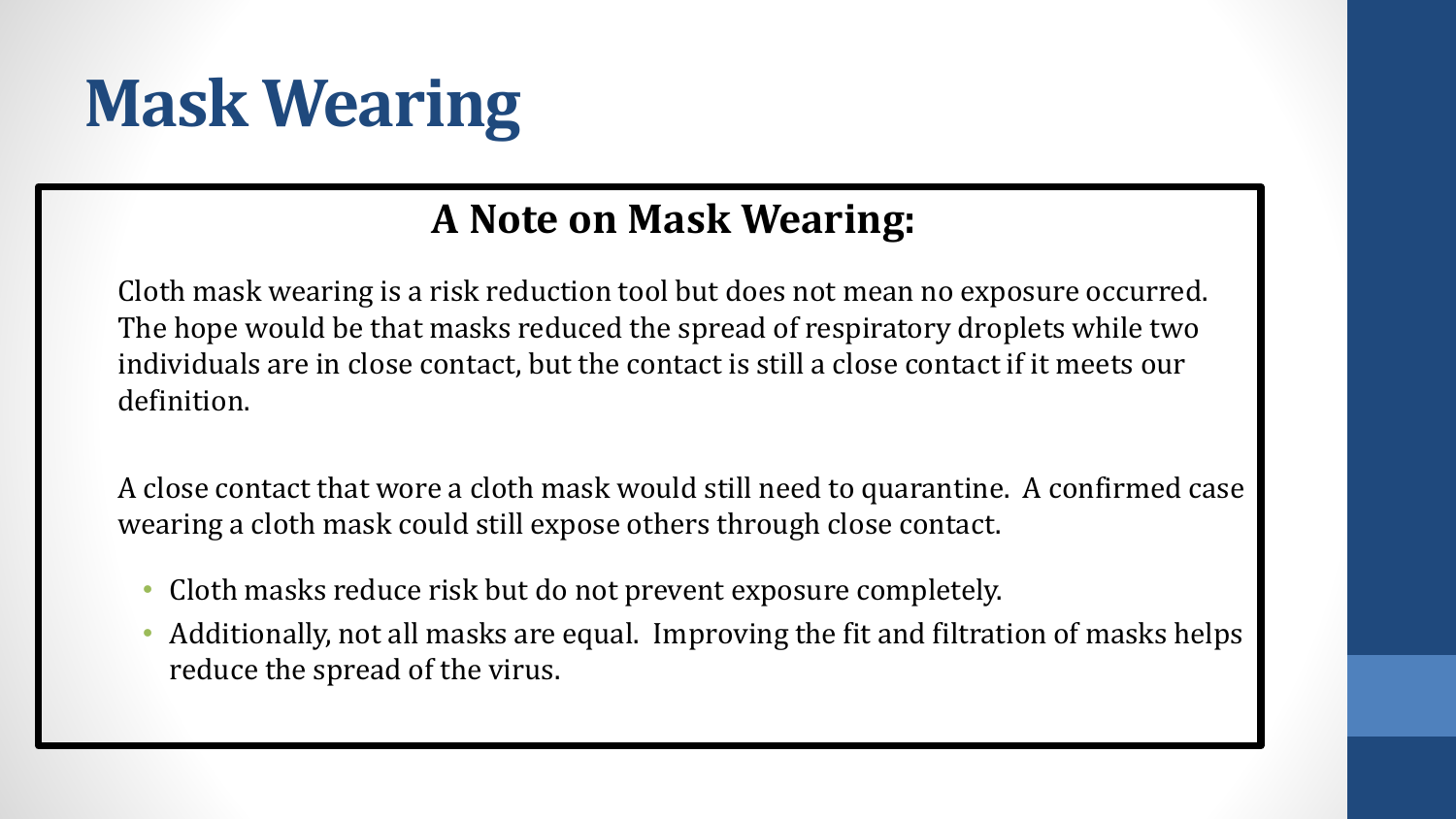# **Social Distancing vs. Quarantine**

## **Social Distancing:**

- Maintain at least 6 ft between you and any other person.
- Selecting activities that allow for individuals to work with their own materials.
- Utilizing outdoor venues or settings with good airflow.
- Reducing group size & avoiding crowded settings.
- Maintaining risk reduction practices like masking & good hygiene.

## **Quarantining:**

- Staying at home NO GOING OUT.
- Using standard hygiene and washing hands frequently
- Not sharing things like towels and utensils.
- Not having visitors
- Staying at least 6 feet away from other people in your household
- Preventing you from exposing others.

## **EVERYBODY CONTACTS**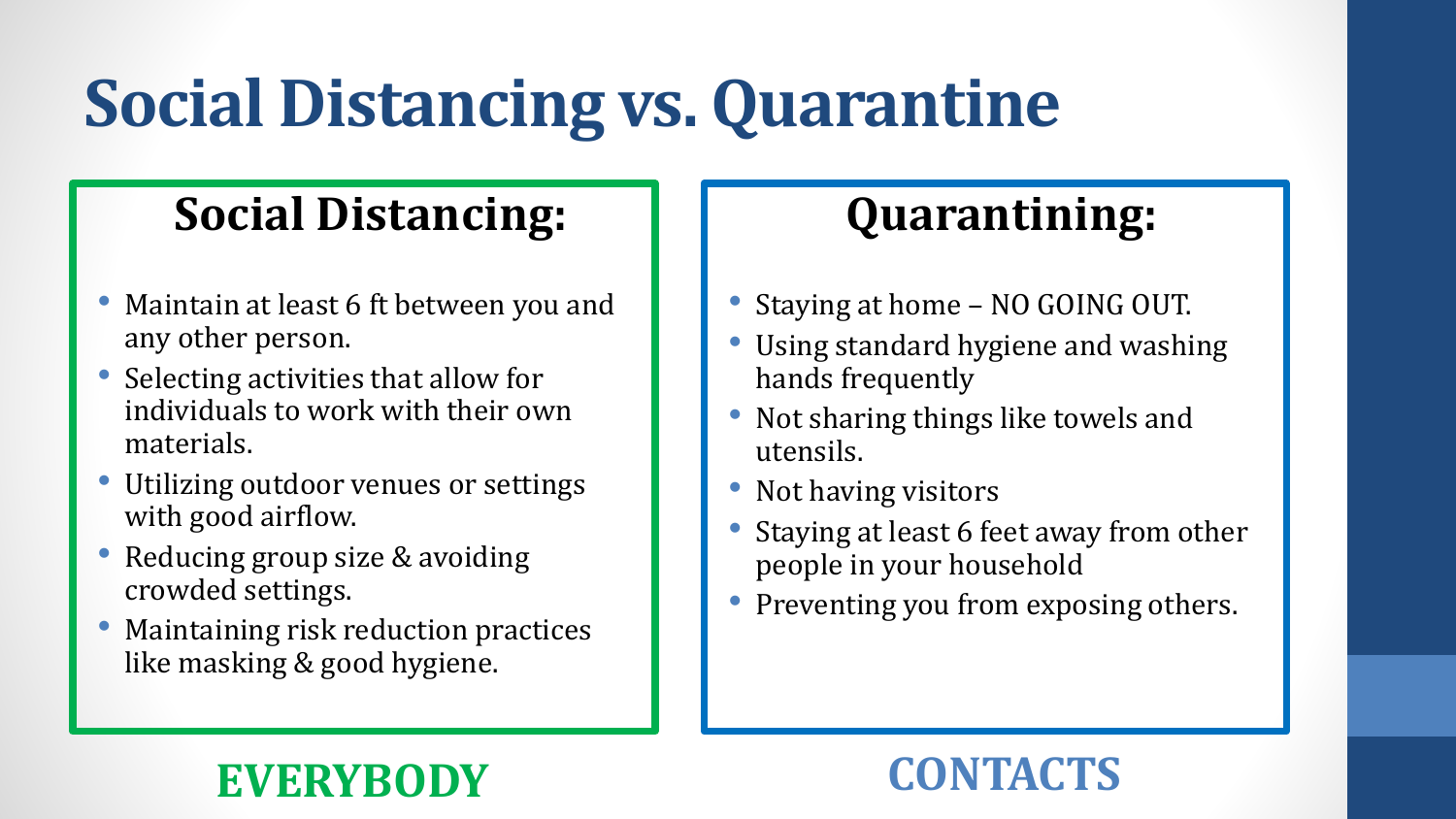# **Always Be Prepared**

- **Confirm the proper LBOH contact for reporting cases and contacts identified at the camp.**
	- Are summer LBOH hours and emergency contact procedures clearly outlined for Camps?
	- What is the expectation for reporting after LBOH business hours?
- **Where can sick/positive cases isolate on site while they wait for pickup?**
- **Where can exposed contacts quarantine on site while they wait for pickup?**
- **Are you prepared for multiple cases and contacts?**

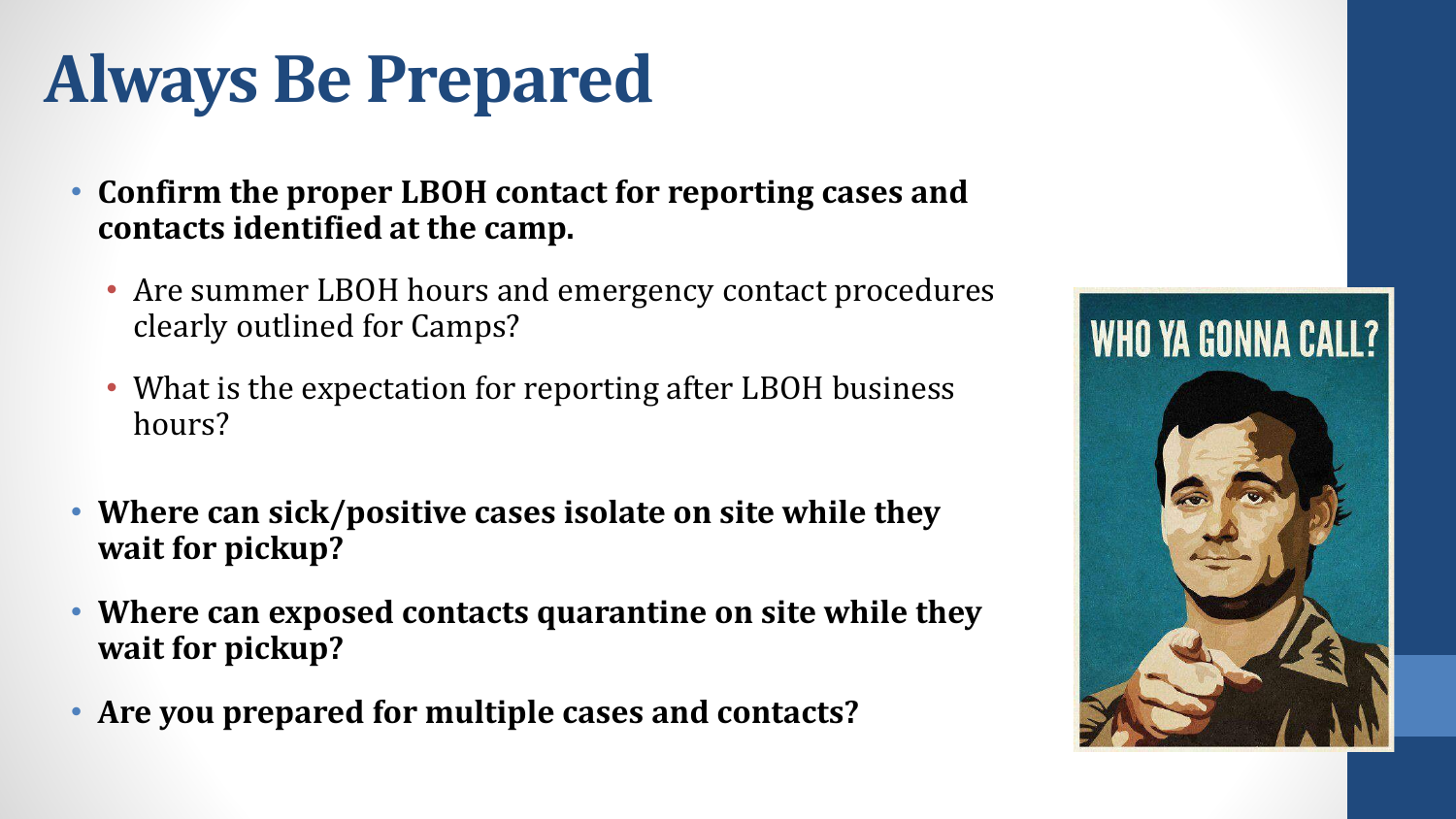## **Tools for Success This Summer**

- Keep cohorts distinct and separate from each other. If there is exposure, you are only quarantining one group and the risk of transmission is limited. If proper cohorting is not practiced, you risk program-wide outbreaks and EVERYONE needing to go home.
- If a site chooses to utilize a Cohort Exemption to loosen social distancing and mask wearing within a residential camp cohort, consider waiting at least 5 days (with modified group quarantine) to better ensure no participants develop symptoms after arrival.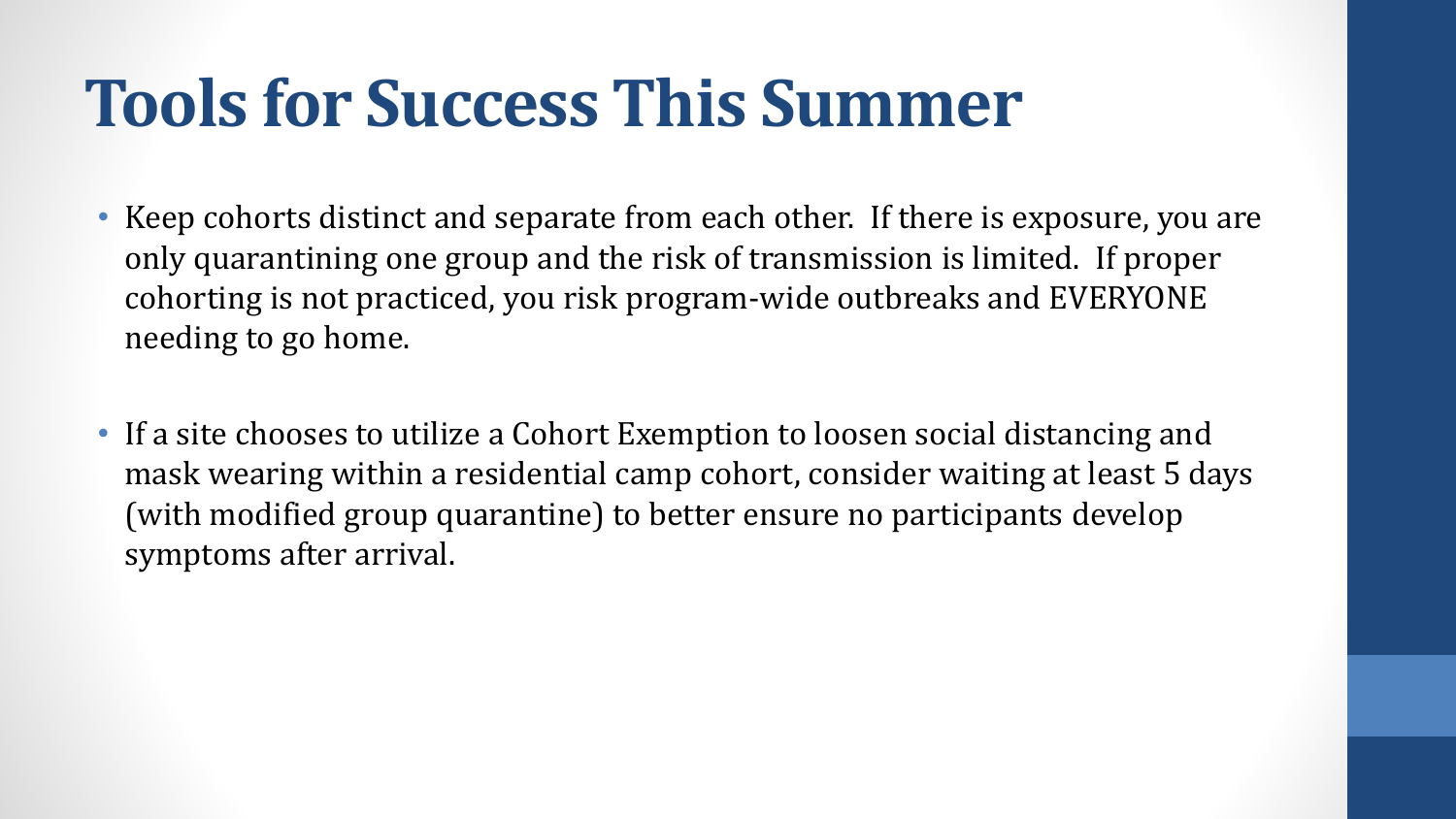# **Isolation & Quarantine Calculation Tools**

**Tools for Calculating Exposures & Quarantine in Programs (like Daycares, or workplaces)**

- PROGRAM COVID-19 Case Infectious Period Calculation Tool for Attendee & Staff Confirmed Cases
	- Great for Childcare Programs or other settings such as Camps calculating infectious period and possible exposures for a positive case.
- PROGRAM COVID-19 Close Contact Quarantine Calculation Tool for Attendee & Staff **Contacts** 
	- Great for Childcare Programs or other settings such as Camps calculating quarantine period options for contacts identified for quarantine.
- Many COVID-19 Case Investigation and Contact Tracing Tools are available at <http://www.maventrainingsite.com/maven-help/toc.html>